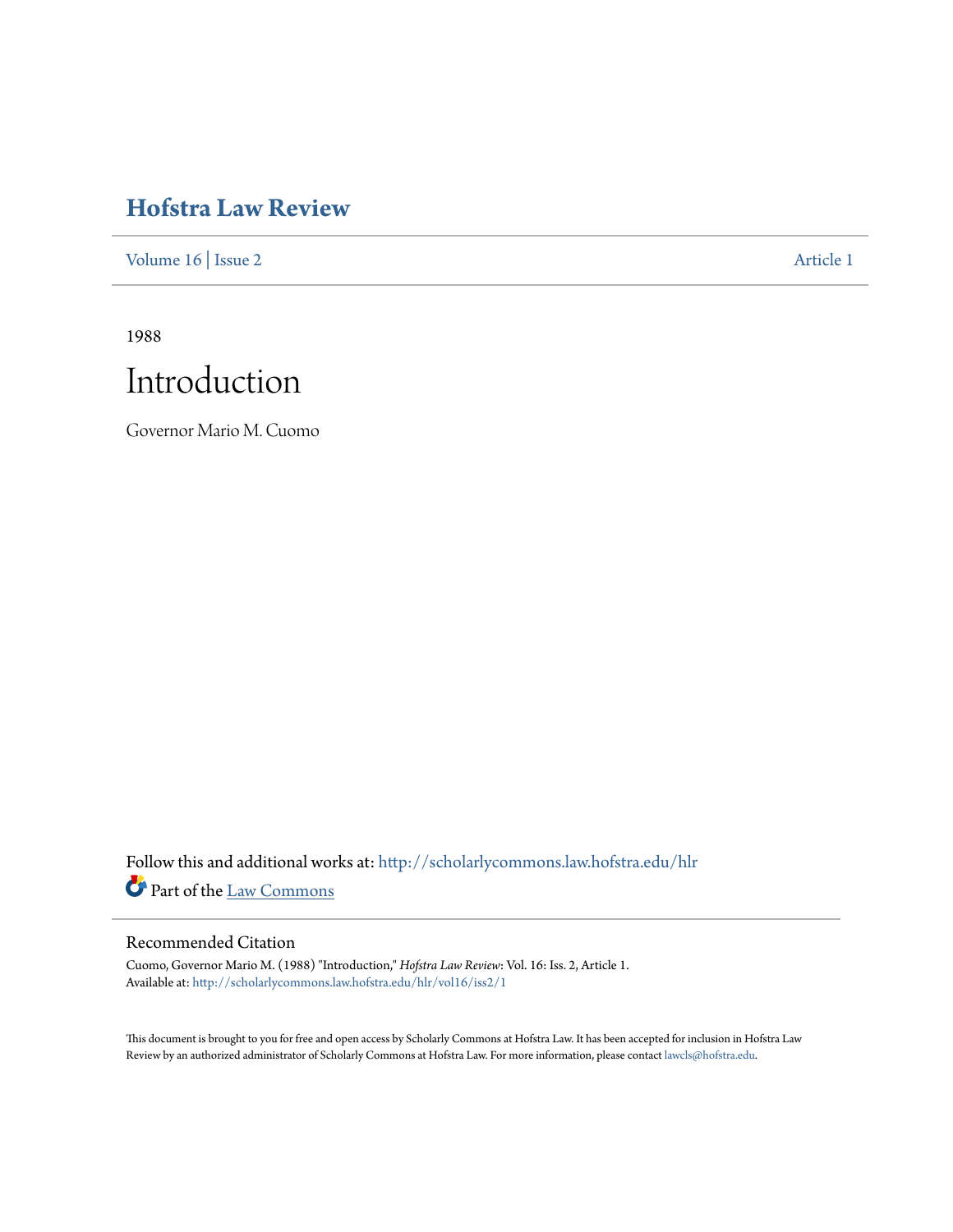# **HOFSTRA IAW REVIEW**

Volume **16,** No. 2 Winter 1988

## **A SYMPOSIUM ON** ETHICS IN **GOVERNMENT**

#### INTRODUCTION

#### *Governor Mario M. Cuomo\**

The Hofstra Law Review's issue on ethics in government comes at a time when the citizens of New York State and, indeed, the nation, are highly concerned about the ethics of their public officials. They are advocating the enactment of laws and guidelines to change the way in which the public's business is done. Soul-searching is occurring outside the governmental arena as well. The business world is still reacting to the revelations of stock-trading scandals and other questionable business practices and the medical world is examining the excruciating ethical dilemmas posed by new medical breakthroughs that blur the line between life and death.

New York, at the forefront of governmental ethics reform, is pursuing a multi-pronged agenda. The public hue and cry over governmental ethics scandals is only one reason, albeit a strong one, for reforming our ethics laws. The most important reason, however, is that the citizens of our State deserve a government of the highest integrity, a government in which they can place their trust and confidence. Another significant -factor is that the majority of our public officials are honest, hard-working people who need to have clear rules that define and enforce their ethical standards. They also need and deserve an independent investigatory and advisory body to which they can report wrongdoing without fear of reprisal and from which

<sup>\*</sup> Governor of the State of New York.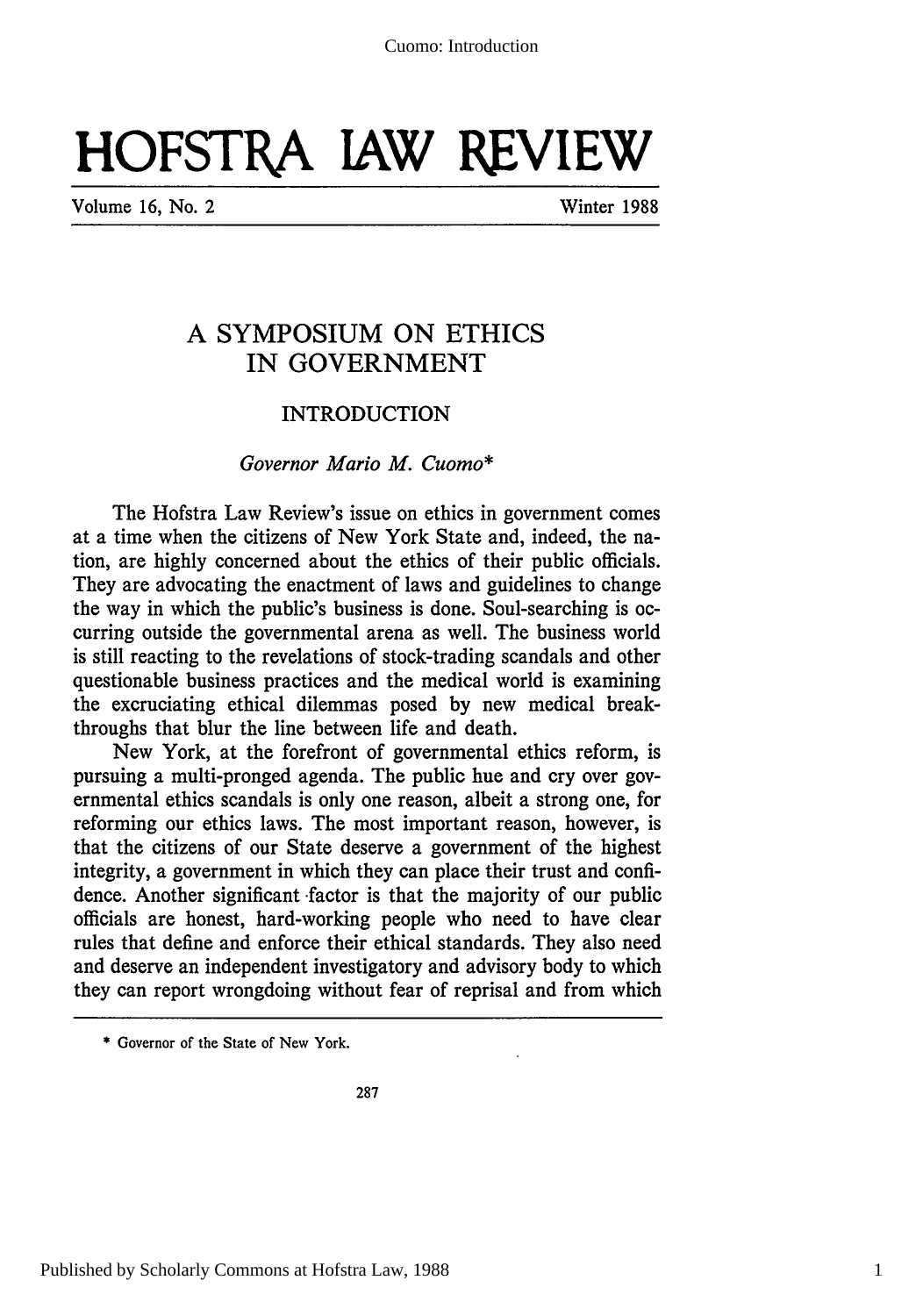#### 288 *HOFSTRA LAW REVIEW* **[Vol. 16:287**

they can elicit advisory opinions for those situations in the gray areas of the law.

Last year, I signed two bills into law that strengthen and clarify the ethical standards for New York's public officers and employees and provide strong sanctions for violations of those standards.' The Ethics in Government Act<sup>2</sup> reinforces and adds new conflict-of-interest prohibitions, requires comprehensive financial disclosure and creates ethics commissions for statewide elected officials, legislators, and certain state and legislative employees. The Accountability, Audit, and Internal Control Act of **I9873** provides for internal administrative and accounting control systems and mandatory internal compliance review for all state governmental entities as well as external audits of the Office of the Governor, the Division of the Budget, the Department of Law, the Department of Audit and Control, and ultimately, the legislature.

These measures are an excellent, forceful beginning, but there is more that we can do. Another area that cries out for ethics reform is the election process. The escalating financial stakes in election campaigns not only close off the election process to able candidates who do not have enormous campaign war chests, but can also create conflicts of interest and spur corruption.

The Assembly approved a public campaign financing bill that I submitted this year that would curb these abuses.<sup>4</sup> My court merger/merit selection proposal is also aimed, in part, at eliminating the potential for, or appearance of, ethical violations by our state judges by phasing out the current judicial election system and substituting an appointment process that considers only those candidates who are found well qualified for judicial office by independent nominating committees and requires Senate confirmation of all nominees.<sup>5</sup>

We also have to examine last year's Ethics<sup>6</sup> and Audit Acts<sup>7</sup> to

<sup>1.</sup> *See* Ethics in Government Act, ch. 813, 1987 N.Y. LAWS 1404; New York Governmental Accountability, Audit and Internal Control Act of 1987, ch. 814, 1987 N.Y. LAWS 1456.

<sup>2.</sup> Ch. 813, 1987 N.Y. LAWS 1404.

<sup>3.</sup> Ch. 814, 1987 N.Y. **LAWS** 1456.

<sup>4.</sup> N.Y.A. 6809B, 211th Sess. (1988).

<sup>5.</sup> Governor's Program Bill No. 186, N.Y.S. 8246, N.Y.A. **9939,** 112th Sess. (1988) (on file at Hofstra Law Review). As of the date of publication, this bill has not been passed by the legislature.

**<sup>6.</sup>** Ch. 813, 1987 N.Y. LAWS 1404.

<sup>7.</sup> Ch. 814, 1987 N.Y. LAWS 1456.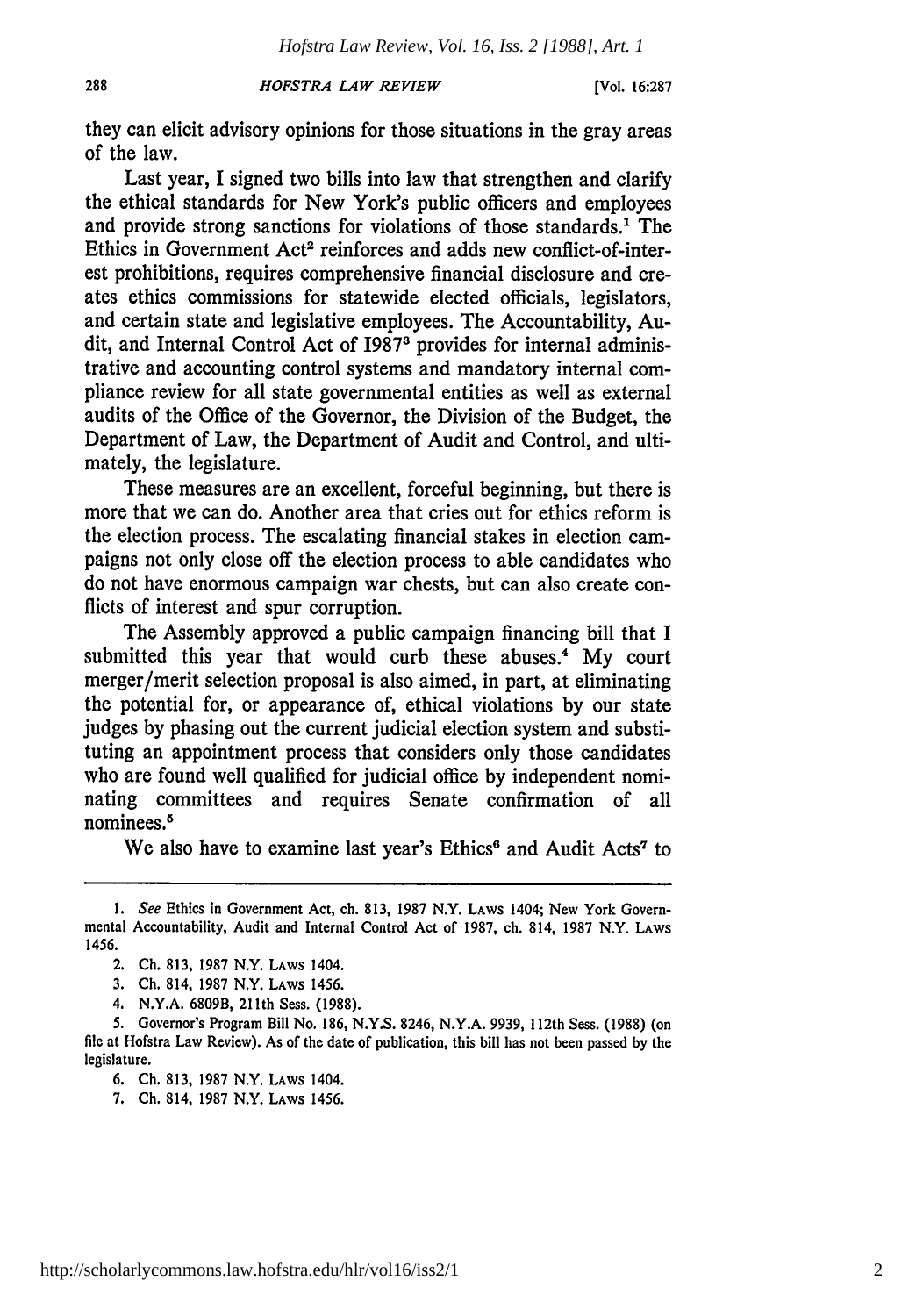#### Cuomo: Introduction

#### *INTRODUCTION*

**1988]**

determine if there are further reforms to enact or new loopholes to close. The recommendations of the State Commission on Government Integrity<sup>8</sup> on several issues, including the extension of the ethics laws to local governments, the propriety of holding both a public and political party office at the same time and the effectiveness of conditioning criminal prosecutions of ethical violations on a vote of the ethics commission, will be carefully considered.

It's an exciting time in New York for those of us committed to an open, honest and, therefore, highly democratic system of governance. Nevertheless, legislation and commissions alone and only in New York are not enough to restore and maintain public confidence in our officials or rid ourselves of government corruption. We must have national and local leaders across the country who do not tolerate questionable behavior by their advisors and employees and who strive to remove not only actual corruption but the appearance of impropriety from their administrations. I am confident that the American public will continue to increase the pressure on their elected and appointed officials to adhere to high standards of ethical conduct in all of their activities. I applaud the Hofstra Law Review for focusing on these important issues and for collecting the writings of such thoughtful activists in this area.

**<sup>8.</sup> NEW** YORK **STATE COMMISSION ON** GOVERNMENT **INTEGRITY, ETHICS IN** GOVERN-**MENT ACT:** REPORT **AND RECOMMENDATIONS** (Apr. **6, 1988).**